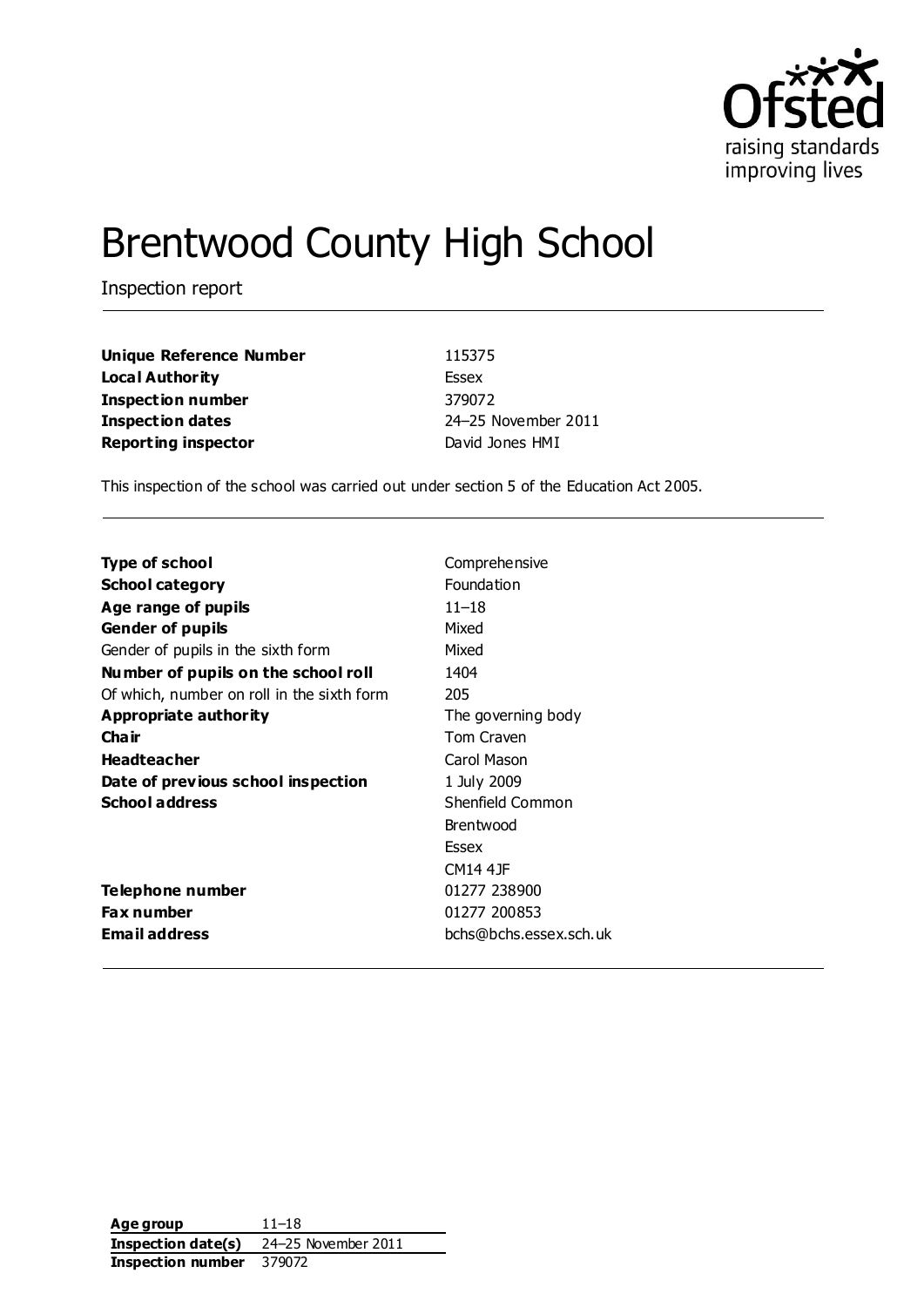The Office for Standards in Education, Children's Services and Skills (Ofsted) regulates and inspects to achieve excellence in the care of children and young people, and in education and skills for learners of all ages. It regulates and inspects childcare and children's social care, and inspects the Children and Family Court Advisory Support Service (Cafcass), schools, colleges, initial teacher training, work-based learning and skills training, adult and community learning, and education and training in prisons and other secure establishments. It assesses council children's services, and inspects services for looked after children, safeguarding and child protection.

Further copies of this report are obtainable from the school. Under the Education Act 2005, the school must provide a copy of this report free of charge to certain categories of people. A charge not exceeding the full cost of reproduction may be made for any other copies supplied.

If you would like a copy of this document in a different format, such as large print or Braille, please telephone 0300 123 4234, or email enquiries@ofsted.gov.uk.

You may copy all or parts of this document for non-commercial educational purposes, as long as you give details of the source and date of publication and do not alter the information in any way.

To receive regular email alerts about new publications, including survey reports and school inspection reports, please visit our website and go to 'Subscribe'.

Piccadilly Gate Store St **Manchester** M1 2WD

T: 0300 123 4234 Textphone: 0161 618 8524 E: enquiries@ofsted.gov.uk W: www.ofsted.gov.uk

Ofsted

© Crown copyright 2011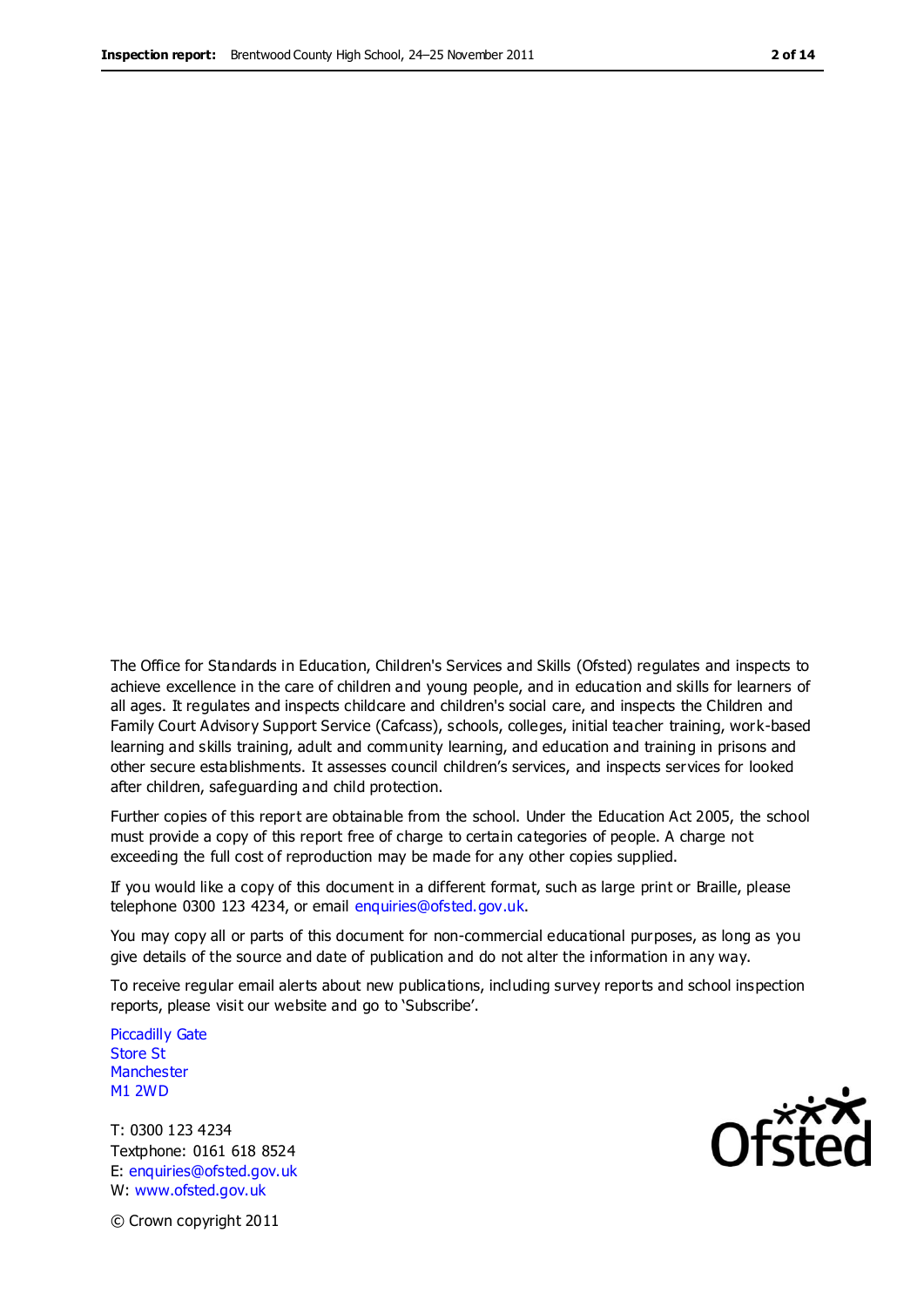## **Introduction**

This inspection was carried out by one of Her Majesty's Inspectors and five additional inspectors. The inspection team observed 59 lessons taught by 54 teachers. Meetings were held with the headteacher, nominated staff, members of the governing body and groups of students. Inspectors observed the school's work, looked at a wide range of documentation and reviewed 586 questionnaires returned by parents and carers. A total of 101 student and 103 staff questionnaires were evaluated.

The inspection team reviewed many aspects of the school's work. It looked in detail at a number of key areas.

- How well do students achieve in public examinations?
- What is the impact of curriculum provision on the standards attained and the progress made by all students?
- How good are students' behaviour and attendance, and has persistent absence reduced in recent years?
- How effective is the quality of teaching in all year groups?

## **Information about the school**

This is a larger than the average secondary school. The large majority of students are White British. The percentage of students from minority ethnic backgrounds is half the national figure; the proportion of those who speak English as an additional language is low. The percentage of students known to be eligible for free school meals is broadly average. The proportion of students registered by the school with special educational needs and/or disabilities is average, as is the number with a statement of special educational need or receiving support at 'school action plus'. In each year group, there is a number of children who are looked after by the local authority. The school has specialist status in science, mathematics and computing. This has secured the following national accreditations: Investors in People, Eco School Award and Healthy Schools status.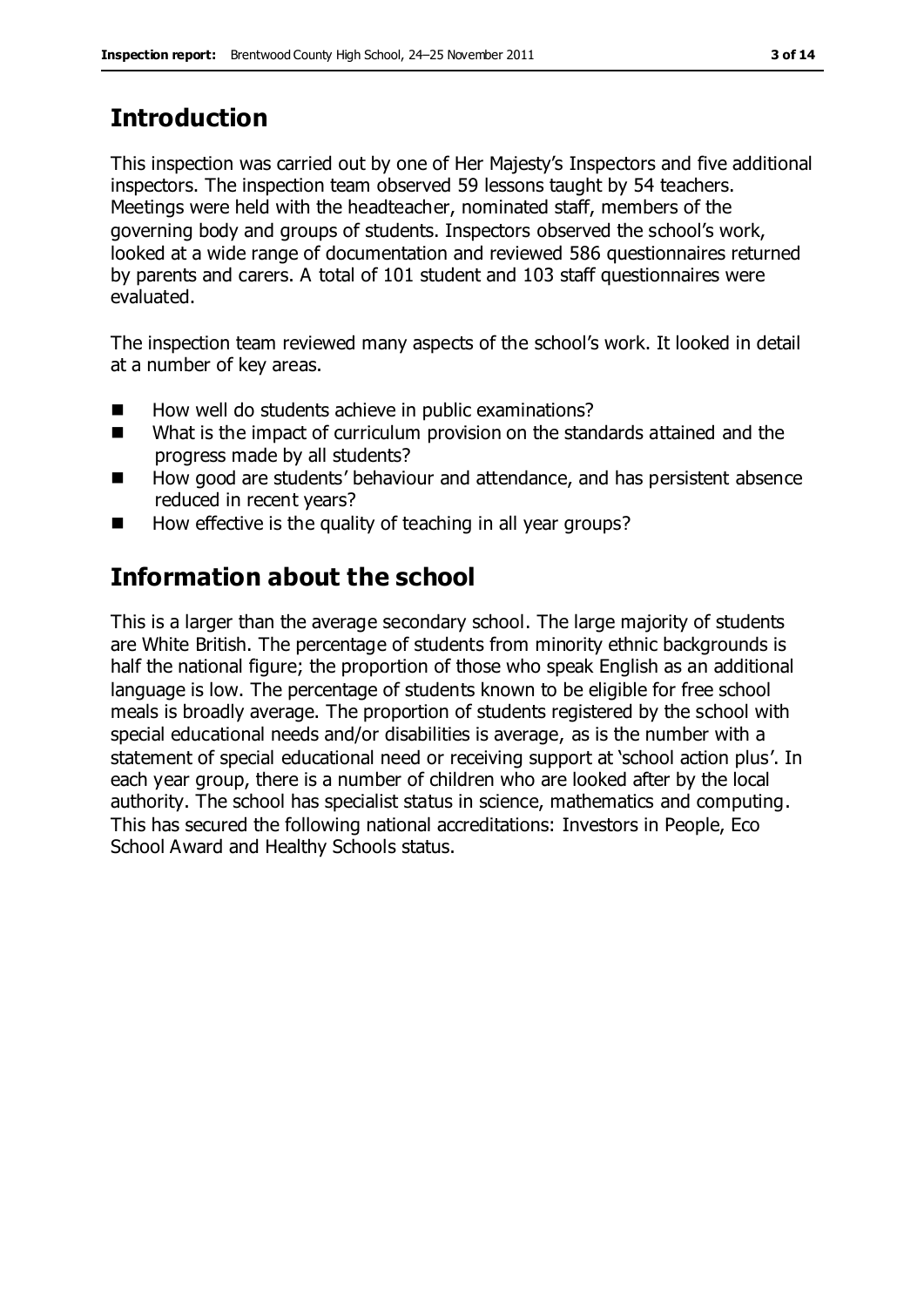## **Inspection judgements**

# **Overall effectiveness: how good is the school? 3**

## **The school's capacity for sustained improvement 3**

## **Main findings**

This is a satisfactory school with a good sixth form. The senior management team's self-evaluation judged the school to be good but the inspection team was unable to validate this view. Only two of the seven outcomes that relate to the Every Child Matters agenda are good; these are the adoption of healthy lifestyles and the students' positive contribution to the community. Inspectors noted the concerns about behaviour expressed in the questionnaire returns from parents, carers, students, and staff, and found evidence to support these concerns.

Attainment has been average for the last three years, although results in science have varied and those in modern foreign languages have been significantly below average. The percentage of students making expected progress in English has improved significantly. However, outcomes in mathematics, one of the school's specialisms, are less consistent. Overall, the value added by the school improved in 2011 and was broadly average. Students whose circumstances may make them vulnerable, and those who find learning difficult, including those with special educational needs and/or disabilities, make satisfactory progress. Students from a range of minority ethnic backgrounds progress as well or better than their peers.

In the best lessons, the students' current learning and progress are improving. However, in lessons where teaching failed to develop the students' learning effectively, not enough emphasis was placed on developing new knowledge and understanding or the enhancement of subject-specific literacy and numeracy skills. Teaching is satisfactory overall. However, not all students are consistently involved in their own learning. Students of all abilities responded well when they were engaged and challenged by the tasks provided. A feature of the more effective lessons was the use of assessment led learning. Although some inconsistencies remain in marking, the use of assessment to inform learning is good.

Curriculum opportunities provided are now broadly satisfactory, although the variations in the quality of provision within subjects are reflected in the examination results of different departments. The care, guidance and support provided are satisfactory and the students speak positively about the school's mixed-age tutor periods. However, the attendance and punctuality of some groups of students remains a concern. On the first day of this inspection, 10 of the school's population was late for school.

Students make good progress in the sixth form because they are more involved in their own learning. Teaching and the use of assessment are more consistent and an effective leadership team provide appropriate academic and pastoral guidance. In the school as a whole, leadership and management are satisfactory. However,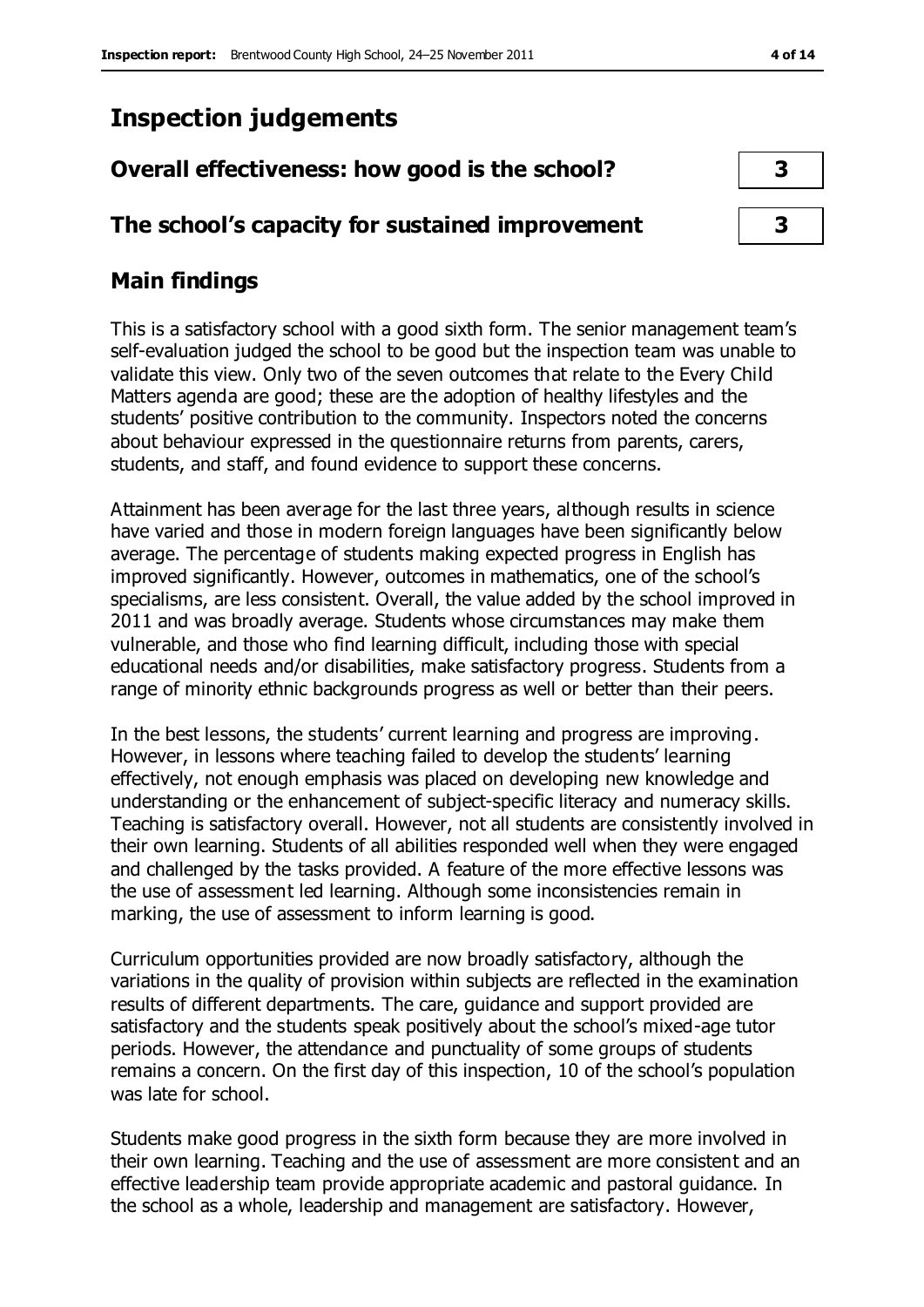curriculum changes have not kept pace with more effective schools nationally and the senior staff's view of the quality of teaching is too optimistic, lacking sufficient focus on the quality of learning. Nevertheless, governance is good. The governing body is well-informed and reacted positively to helpful guidance from the local authority by providing significant support to the senior management team on the introduction of assessment led learning. Successful partnership work with local secondary schools has helped to broaden the range of post-16 opportunities provided. The school's capacity to improve further is satisfactory.

Up to 40 of the schools whose overall effectiveness is judged satisfactory may receive a monitoring visit by an Ofsted inspector before their next section 5 inspection.

## **What does the school need to do to improve further?**

- **IMPROPE STANDARD IMPROPERTY** Improve standards and achievement by:
	- focussing leaders' monitoring and evaluation of teaching on the quality of students' learning
	- reviewing the breadth and quality of the school's curriculum provision.  $\qquad \qquad -$
- **IMPROVE behaviour and attendance by:** 
	- ensuring the consistent application of the school's behaviour management policies
	- robustly monitoring punctuality and the attendance of underachieving students.
- $\blacksquare$  Enhance the quality of teaching by:
	- using the examples of best practice to ensure students make good progress
	- ensuring that marking and the use of assessment are always consistent with school policies.

## **Outcomes for individuals and groups of pupils 3**



Attainment on entry is average. In 2011, the proportion of students who gained five higher GCSE grades, including English and mathematics, was just above the national average. The average points scored by students in their best eight examination courses improved significantly to a point just above the national average. Progress in English and mathematics varies. The school's specialist subjects of mathematics, science and computing have not consistently helped to raise standards. The percentage of students securing the English Baccalaureate is half the local authority average.

Students made good progress in 40 of the lessons observed. Outcomes are strongest where there is a clear focus on what the students are expected to learn and they respond well to this challenge. In a good English literature lesson, the teacher made good use of examination board criteria to guide the students through an assessment task that required them to edit a prepared text in order to secure a higher GCSE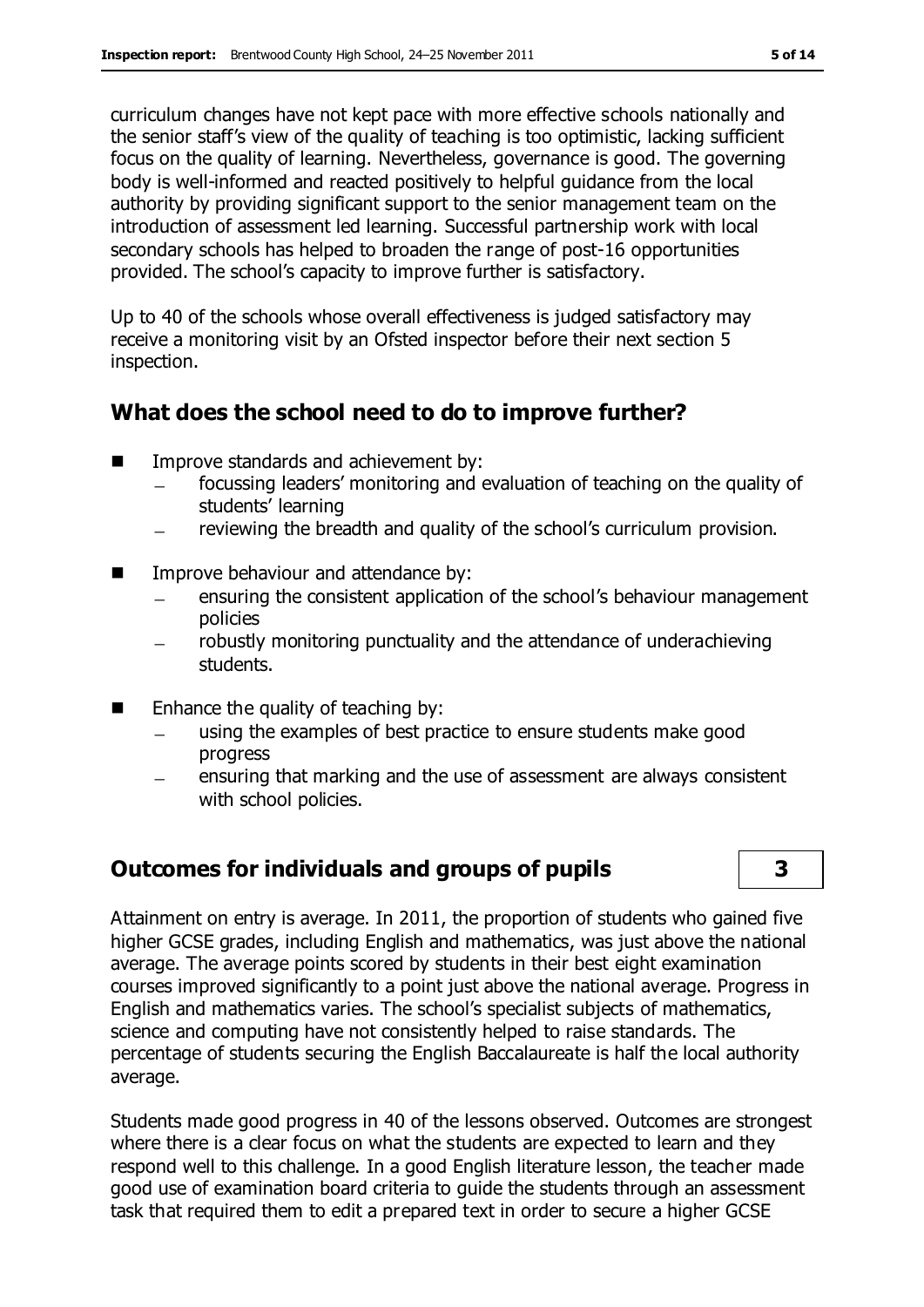grade. Students were engrossed in the tasks and worked well together. There are not enough of these strong lessons to allow students to make good progress.

Students, parents and carers were generally positive that students feel safe in the school. However, many expressed concerns regarding behaviour and a quarter of the staff questionnaire responses expressed a view that behaviour management was inconsistent. The school strongly encourages students to adopt a healthy lifestyle. A wide range of healthy school meals is available and the proportion of students engaged in sport is rising. The students' contribution to the school and the local community has been strengthened through the work of the mixed-age tutor groups where older students work effectively to support younger individuals.

| Pupils' achievement and the extent to which they enjoy their learning                                                     |                         |  |
|---------------------------------------------------------------------------------------------------------------------------|-------------------------|--|
| Taking into account:                                                                                                      | 3                       |  |
| Pupils' attainment <sup>1</sup>                                                                                           |                         |  |
| The quality of pupils' learning and their progress                                                                        | 3                       |  |
| The quality of learning for pupils with special educational needs and/or disabilities<br>and their progress               | 3                       |  |
| The extent to which pupils feel safe                                                                                      | 3                       |  |
| Pupils' behaviour                                                                                                         | 3                       |  |
| The extent to which pupils adopt healthy lifestyles                                                                       | $\overline{\mathbf{2}}$ |  |
| The extent to which pupils contribute to the school and wider community                                                   | $\overline{\mathbf{2}}$ |  |
| The extent to which pupils develop workplace and other skills that will<br>contribute to their future economic well-being | 3                       |  |
| Taking into account:                                                                                                      |                         |  |
| Pupils' attendance <sup>1</sup>                                                                                           | 3                       |  |
| The extent of pupils' spiritual, moral, social and cultural development                                                   | 3                       |  |

#### These are the grades for pupils' outcomes

## **How effective is the provision?**

 $\overline{a}$ 

Students' make satisfactory progress in the majority of lessons. They make good progress where staff focus on the quality of learning and make appropriate use of the new 'assessment led learning' initiative. On some occasions, progress is hindered by a lack of clarity within the tasks set or the pace and challenge of the work. Where opportunities for students to participate are limited some become disengaged.

In the best lessons, teachers provide good resources and use their good subject knowledge to plan activities that motivate the students and enhance their enjoyment. In many cases, this includes the use of information and communication technology (ICT), for example, data projectors and interactive whiteboards. In these lessons, challenging tasks help all students to make progress and peer group discussions help to deepen their understanding. Relationships are positive. Where learning is less successful, some tasks have too low a level of challenge for students as for example,

<sup>&</sup>lt;sup>1</sup> The grades for attainment and attendance are: 1 is high; 2 is above average; 3 is broadly average; and 4 is low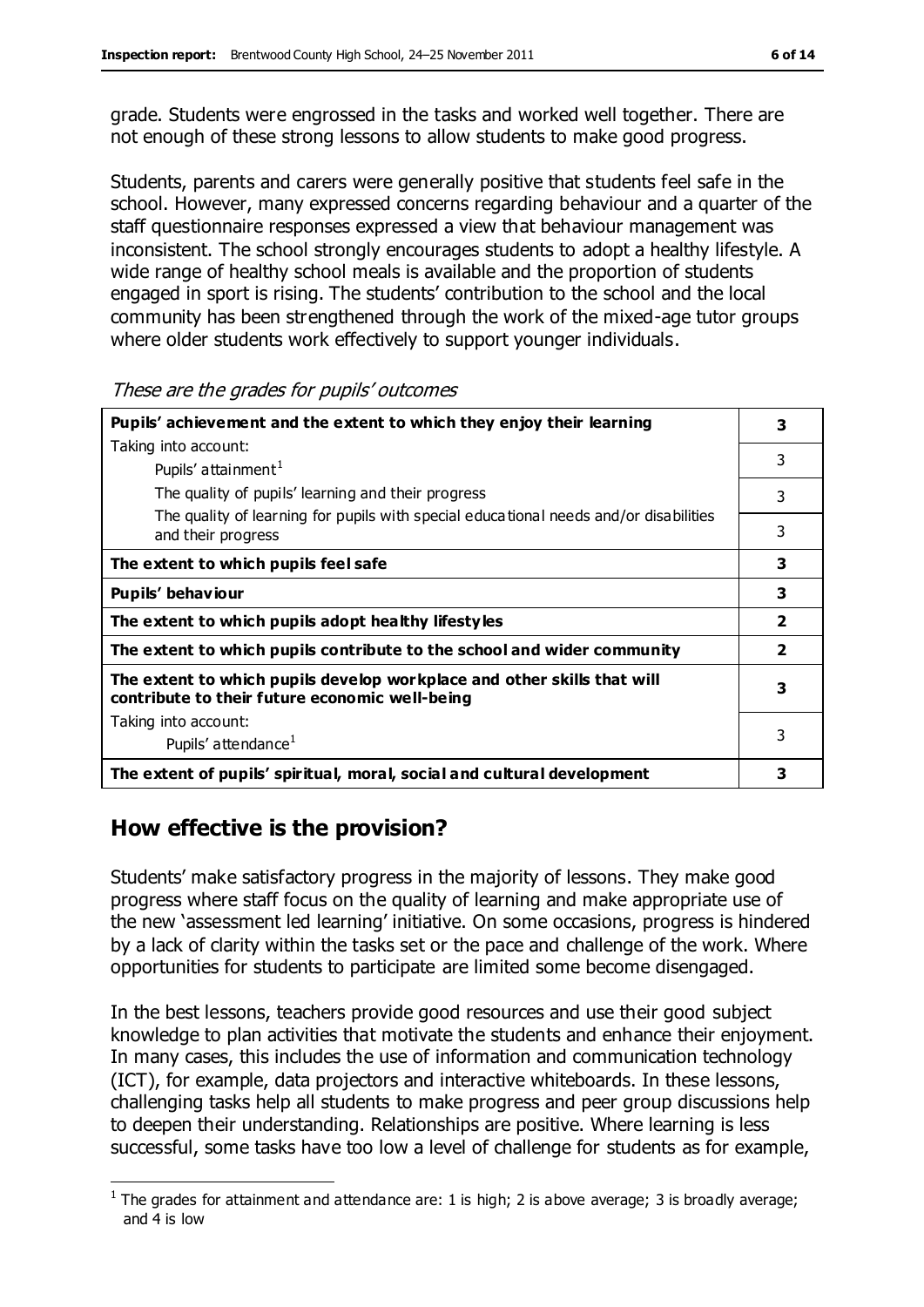when all students across a range of abilities are expected to complete the same tasks. In these weaker lessons, teachers do not give individuals sufficient opportunities to collaborate and discuss their work. This limits opportunities for students to express themselves in oral exchanges and written tasks. The introduction of assessment led learning, although not fully developed, was a notable strength in some lessons.

The curriculum is satisfactory. The reorganisation of science courses, one of the school's specialisms, has been important to the improvement in attainment and achievement in 2011. The impact of the English curriculum has helped to raise attainment, but the mathematics curriculum is not as successful and inconsistencies in provision remain. The variations in the quality and extent of subject provision are placing a constraint on the proportion of students securing the English Baccalaureate qualification.

The pastoral support for individuals is generally well regarded by students, their parents and carers. Similarly, they speak positively about the work of the special educational needs team and its coordination. However, exclusions are on a rising trend and bullying was a concern noted by parents and carers, and observed by inspectors. Punctuality to school on the first day of this inspection was not helped by the absence of staff on duty. Groups of students sought out inspectors to comment on the inconsistency of behaviour management.

| The quality of teaching                                                                                    | 3 |
|------------------------------------------------------------------------------------------------------------|---|
| Taking into account:                                                                                       |   |
| The use of assessment to support learning                                                                  |   |
| The extent to which the curriculum meets pupils' needs, including, where<br>relevant, through partnerships |   |
| The effectiveness of care, guidance and support                                                            |   |

These are the grades for the quality of provision

## **How effective are leadership and management?**

The leadership team's view of the school has been overly positive. While standards and achievement have risen nationally, the school's examination outcomes have remained broadly average. Some weaknesses in curriculum provision have been addressed too slowly and the senior leadership team has been inconsistent in embedding ambition and driving improvement. Nevertheless, there are strengths in leadership at most levels, although there remains variation in the impact of curriculum leaders on the monitoring of provision and attainment. Senior staff were invited to accompany inspectors in the joint observation of teaching: the views they expressed were generally more positive those of inspectors when a judgement was close to a grade boundary. Data from the monitoring of teaching over time were scrutinised by the inspection team and found to be more positive than inspection evidence could support because senior staff focus on what the teacher is doing rather than on what the students are learning. Equality of opportunity is broadly satisfactory, although middle ability students are less successful than might be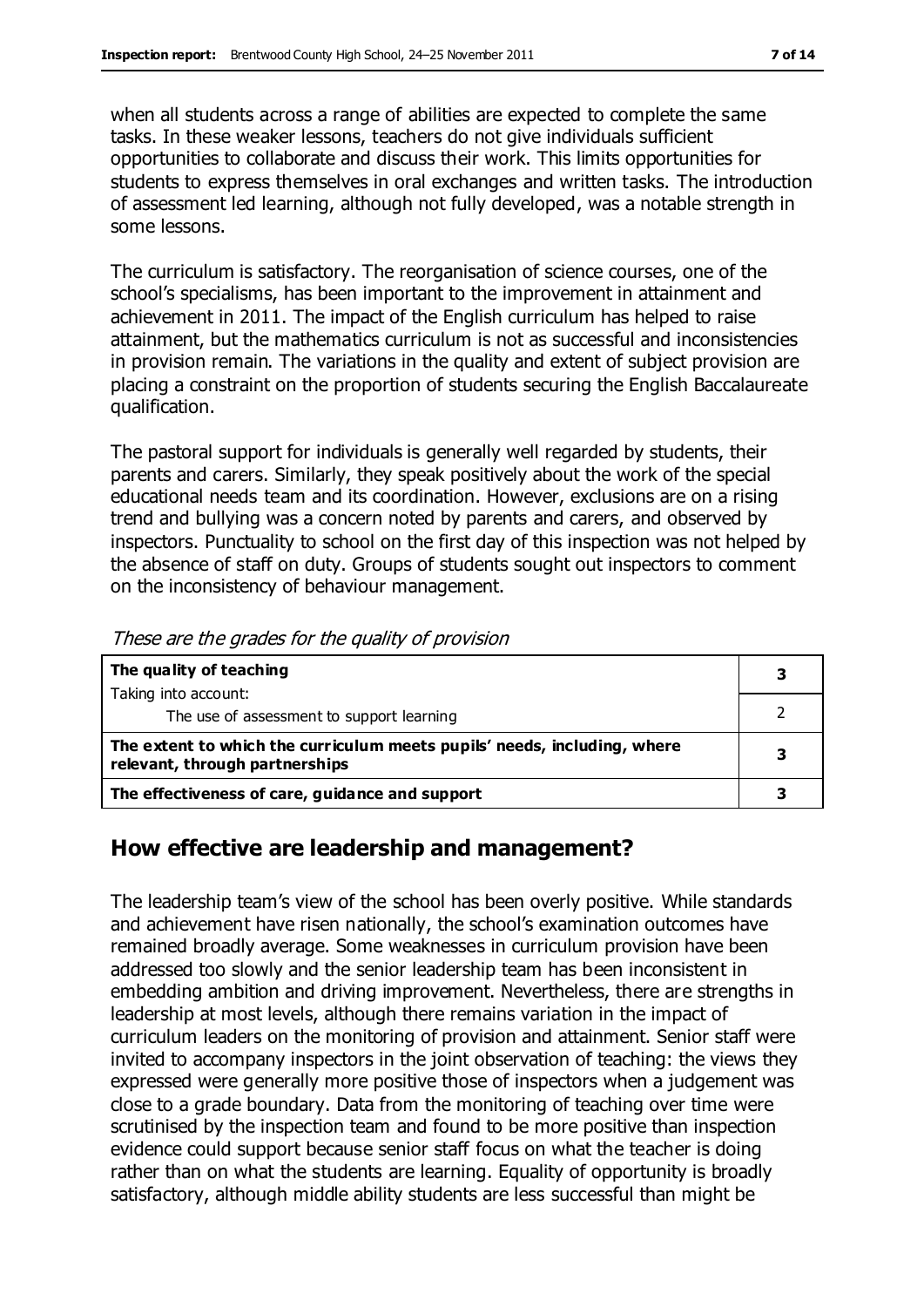#### expected.

Governance is good, with a clear focus on enhancing provision at every level. The governing body has taken appropriate action to support the introduction of assessment led learning as a focus for school improvement. Safeguarding procedures are good overall, with strengths in those related to staff recruitment and risk assessment. Monitoring by the governing body of procedures against practice is robust. Engagement with parents and carers is broadly satisfactory but insufficient to address the behaviour and attendance issues identified in this report. The school's partnership working is otherwise good. A constructive relationship with other local secondary schools has been a positive feature of sixth form provision. Community cohesion is satisfactory with significant support for some feeder schools and charitable donation. Senior staff and the governing body deploy resources satisfactorily.

| The effectiveness of leadership and management in embedding ambition and<br>driving improvement                                                                     |                         |
|---------------------------------------------------------------------------------------------------------------------------------------------------------------------|-------------------------|
| Taking into account:                                                                                                                                                |                         |
| The leadership and management of teaching and learning                                                                                                              | 3                       |
| The effectiveness of the governing body in challenging and supporting the<br>school so that weaknesses are tackled decisively and statutory responsibilities<br>met | $\overline{\mathbf{2}}$ |
| The effectiveness of the school's engagement with parents and carers                                                                                                | 3                       |
| The effectiveness of partnerships in promoting learning and well-being                                                                                              | $\overline{\mathbf{2}}$ |
| The effectiveness with which the school promotes equality of opportunity and<br>tackles discrimination                                                              | 3                       |
| The effectiveness of safeguarding procedures                                                                                                                        | $\overline{2}$          |
| The effectiveness with which the school promotes community cohesion                                                                                                 | 3                       |
| The effectiveness with which the school deploys resources to achieve value for<br>money                                                                             | 3                       |

These are the grades for leadership and management

## **Sixth form**

Examination outcomes at A level are improving and progress is good. Attendance is satisfactory and rising rapidly. The proportion of students staying on from Year 12 to Year 13 is above average. Teachers' subject knowledge is good and teachers succeed in engaging students as active participants in their own learning. Lessons have a focus on thinking skills and evaluation. The curriculum, which is offered in conjunction with two other local schools, allows students to take the subjects of their choice. A strong enrichment programme takes students out of school on appropriate occasions. The leadership and management of the sixth form are effective and well respected by students who praised staff 'who push us to our maximum, but are always there to help'.

These are the grades for the sixth form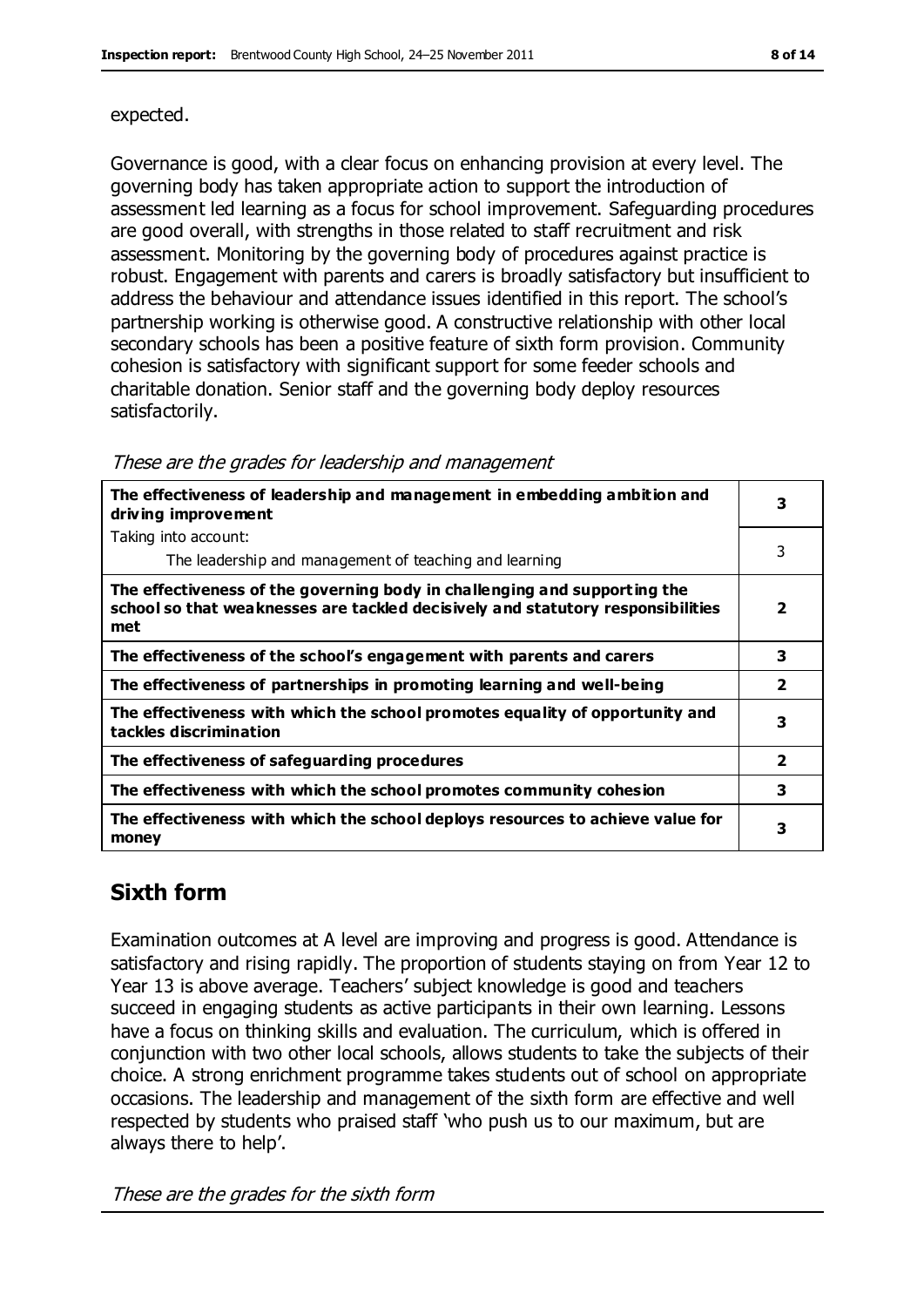| Overall effectiveness of the sixth form     |  |  |
|---------------------------------------------|--|--|
| Taking into account:                        |  |  |
| Outcomes for students in the sixth form     |  |  |
| The quality of provision in the sixth form  |  |  |
| Leadership and management of the sixth form |  |  |

## **Views of parents and carers**

The views of parents and carers varied significantly and were echoed by the results of the questionnaires issued to students and staff. For example, a fifth of parents and carers expressed concerns regarding behaviour, echoing similar concerns expressed by students and staff. Parents and carers were also concerned that the school does not take sufficient account of their views with regard to behaviour and bullying. However, parents and carers attending a consultation evening took informal opportunities to speak positively regarding communication with the school. Inspectors found students to be generally polite, articulate and helpful, but witnessed some inappropriate behaviour and weaknesses in supervision.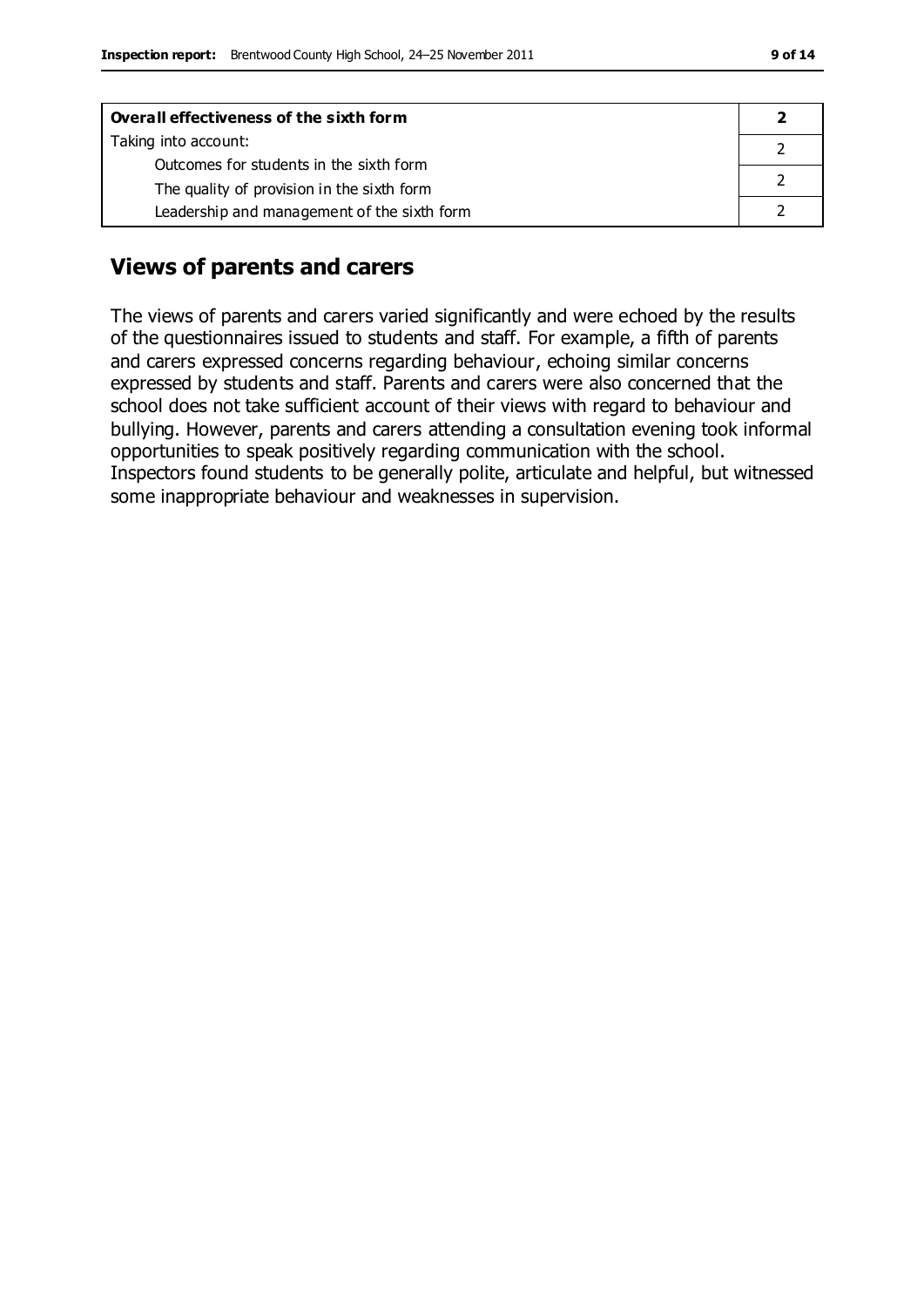#### **Responses from parents and carers to Ofsted's questionnaire**

Ofsted invited all the registered parents and carers of pupils registered at Brentwood County High School to complete a questionnaire about their views of the school.

In the questionnaire, parents and carers were asked to record how strongly they agreed with 13 statements about the school.

The inspection team received 586 completed questionnaires by the end of the on-site inspection. In total, there are 1404 students registered at the school.

| <b>Statements</b>                                                                                                                                                                                                                                       | <b>Strongly</b><br>agree |    | <b>Agree</b> |    | <b>Disagree</b> |                | <b>Strongly</b><br>disagree |                |
|---------------------------------------------------------------------------------------------------------------------------------------------------------------------------------------------------------------------------------------------------------|--------------------------|----|--------------|----|-----------------|----------------|-----------------------------|----------------|
|                                                                                                                                                                                                                                                         | <b>Total</b>             |    | <b>Total</b> |    | <b>Total</b>    |                | <b>Total</b>                |                |
| My child enjoys school                                                                                                                                                                                                                                  | 200                      | 34 | 322          | 55 | 46              | 8              | 14                          | $2^{\circ}$    |
| The school keeps my child<br>safe                                                                                                                                                                                                                       | 179                      | 31 | 357          | 61 | 39              | 7              | 6                           | $\mathbf{1}$   |
| The school informs me about<br>my child's progress                                                                                                                                                                                                      | 240                      | 41 | 300          | 52 | 29              | 5              | 5                           | $\mathbf{1}$   |
| My child is making enough<br>progress at this school                                                                                                                                                                                                    | 188                      | 32 | 316          | 54 | 50              | 9              | 9                           | $\overline{2}$ |
| The teaching is good at this<br>school                                                                                                                                                                                                                  | 148                      | 25 | 366          | 63 | 38              | $\overline{7}$ | 4                           | $\mathbf{1}$   |
| The school helps me to<br>support my child's learning                                                                                                                                                                                                   | 168                      | 29 | 352          | 60 | 46              | 8              | 8                           | $\mathbf{1}$   |
| The school helps my child to<br>have a healthy lifestyle                                                                                                                                                                                                | 108                      | 19 | 364          | 63 | 82              | 14             | $\overline{7}$              | $\mathbf{1}$   |
| The school makes sure that<br>my child is well prepared for<br>the future (for example<br>changing year group,<br>changing school, and for<br>children who are finishing<br>school, entering further or<br>higher education, or entering<br>employment) | 143                      | 25 | 345          | 59 | 42              | $\overline{7}$ | 6                           | $\mathbf{1}$   |
| The school meets my child's<br>particular needs                                                                                                                                                                                                         | 143                      | 25 | 379          | 65 | 45              | 8              | 3                           | $\mathbf{1}$   |
| The school deals effectively<br>with unacceptable behaviour                                                                                                                                                                                             | 124                      | 21 | 315          | 54 | 83              | 14             | 21                          | $\overline{4}$ |
| The school takes account of<br>my suggestions and<br>concerns                                                                                                                                                                                           | 121                      | 21 | 344          | 59 | 57              | 10             | 9                           | $\overline{2}$ |
| The school is led and<br>managed effectively                                                                                                                                                                                                            | 183                      | 31 | 341          | 59 | 25              | $\overline{4}$ | 15                          | 3              |
| Overall, I am happy with my<br>child's experience at this<br>school                                                                                                                                                                                     | 222                      | 38 | 306          | 53 | 39              | 7              | 13                          | $\overline{2}$ |

The table above summarises the responses that parents and carers made to each statement. The percentages indicate the proportion of parents and carers giving that response out of the total number of completed questionnaires. Where one or more parents and carers chose not to answer a particular question, the percentages will not add up to 100.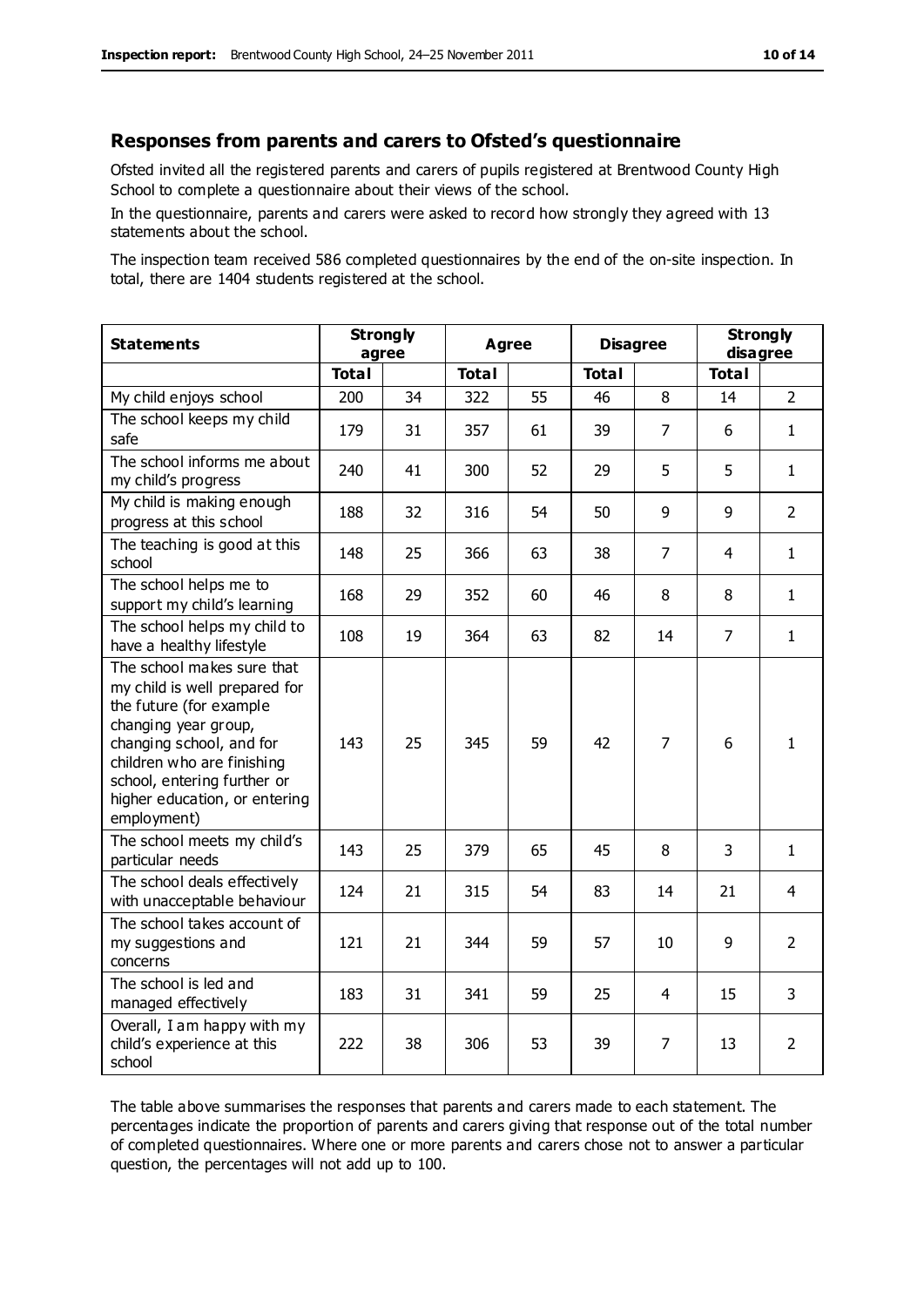## **Glossary**

#### **What inspection judgements mean**

| <b>Grade</b> | <b>Judgement</b> | <b>Description</b>                                            |
|--------------|------------------|---------------------------------------------------------------|
| Grade 1      | Outstanding      | These features are highly effective. An outstanding           |
|              |                  | school provides exceptionally well for all its pupils' needs. |
| Grade 2      | Good             | These are very positive features of a school. A school        |
|              |                  | that is good is serving its pupils well.                      |
| Grade 3      | Satisfactory     | These features are of reasonable quality. A satisfactory      |
|              |                  | school is providing adequately for its pupils.                |
| Grade 4      | Inadequate       | These features are not of an acceptable standard. An          |
|              |                  | inadequate school needs to make significant                   |
|              |                  | improvement in order to meet the needs of its pupils.         |
|              |                  | Ofsted inspectors will make further visits until it           |
|              |                  | improves.                                                     |

#### **Overall effectiveness of schools**

|                       |                    |      | Overall effectiveness judgement (percentage of schools) |                   |  |
|-----------------------|--------------------|------|---------------------------------------------------------|-------------------|--|
| <b>Type of school</b> | <b>Outstanding</b> | Good | <b>Satisfactory</b>                                     | <b>Inadequate</b> |  |
| Nursery schools       | 43                 | 47   | 10                                                      |                   |  |
| Primary schools       | 6                  | 46   | 42                                                      |                   |  |
| Secondary             | 14                 | 36   |                                                         |                   |  |
| schools               |                    |      | 41                                                      |                   |  |
| Sixth forms           | 15                 | 42   | 41                                                      |                   |  |
| Special schools       | 30                 | 48   | 19                                                      |                   |  |
| Pupil referral        | 14                 | 50   | 31                                                      |                   |  |
| units                 |                    |      |                                                         |                   |  |
| All schools           | 10                 | 44   | 39                                                      |                   |  |

New school inspection arrangements were introduced on 1 September 2009. This means that inspectors now make some additional judgements that were not made previously.

The data in the table above are for the period 1 September 2010 to 08 April 2011 and are consistent with the latest published official statistics about maintained school inspection outcomes (see [www.ofsted.gov.uk\)](http://www.ofsted.gov.uk/).

The sample of schools inspected during 2010/11 was not representative of all schools nationally, as weaker schools are inspected more frequently than good or outstanding schools.

Percentages are rounded and do not always add exactly to 100.

Sixth form figures reflect the judgements made for the overall effectiveness of the sixth form in secondary schools, special schools and pupil referral units.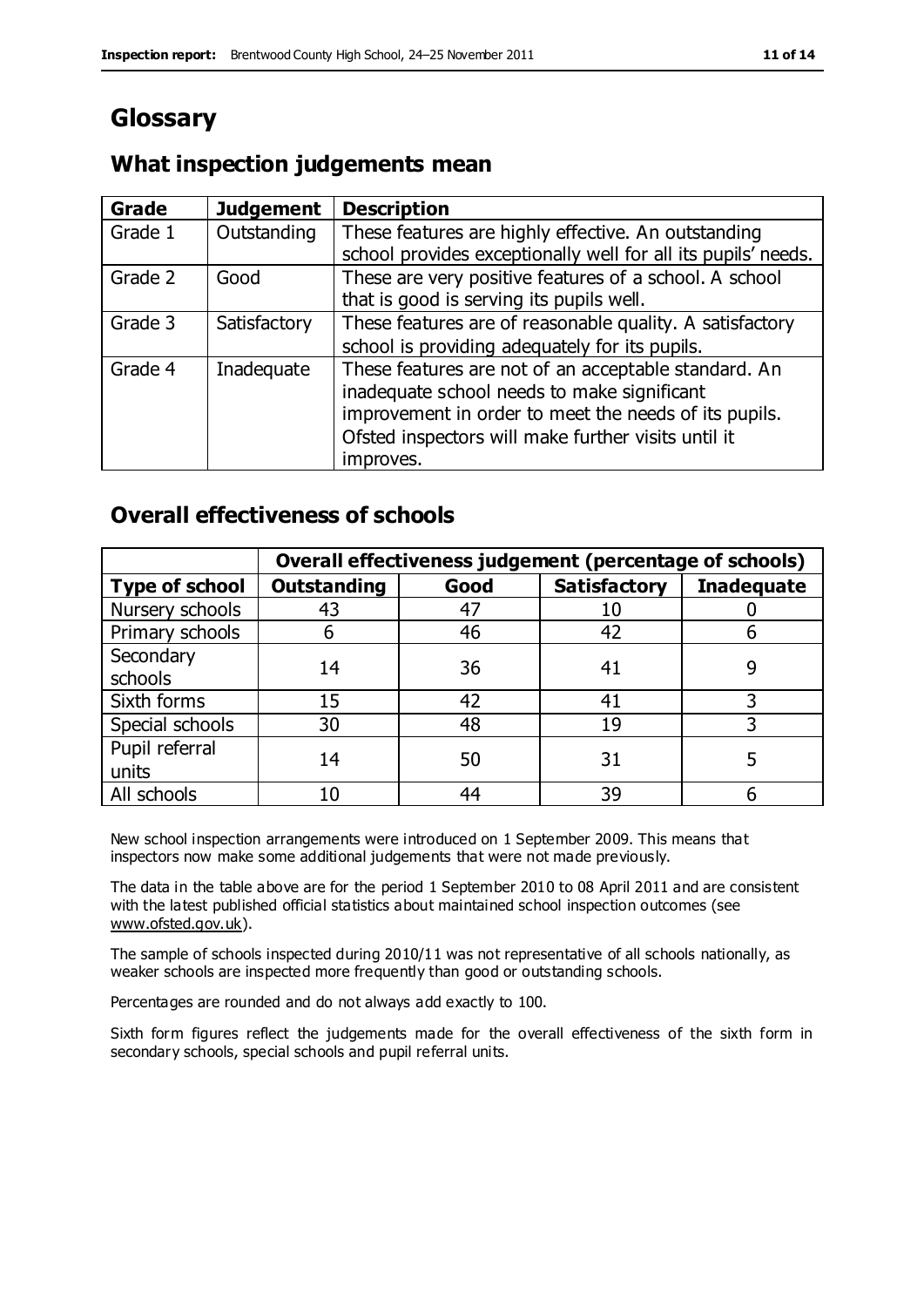## **Common terminology used by inspectors**

| Achievement:                  | the progress and success of a pupil in their<br>learning, development or training.                                                                                                                                                                                                                                           |
|-------------------------------|------------------------------------------------------------------------------------------------------------------------------------------------------------------------------------------------------------------------------------------------------------------------------------------------------------------------------|
| Attainment:                   | the standard of the pupils' work shown by test and<br>examination results and in lessons.                                                                                                                                                                                                                                    |
| Capacity to improve:          | the proven ability of the school to continue<br>improving. Inspectors base this judgement on what<br>the school has accomplished so far and on the<br>quality of its systems to maintain improvement.                                                                                                                        |
| Leadership and management:    | the contribution of all the staff with responsibilities,<br>not just the headteacher, to identifying priorities,<br>directing and motivating staff and running the<br>school.                                                                                                                                                |
| Learning:                     | how well pupils acquire knowledge, develop their<br>understanding, learn and practise skills and are<br>developing their competence as learners.                                                                                                                                                                             |
| <b>Overall effectiveness:</b> | inspectors form a judgement on a school's overall<br>effectiveness based on the findings from their<br>inspection of the school. The following judgements,<br>in particular, influence what the overall<br>effectiveness judgement will be.                                                                                  |
|                               | The school's capacity for sustained<br>■<br>improvement.<br>Outcomes for individuals and groups of<br>H<br>pupils.<br>The quality of teaching.<br>The extent to which the curriculum meets<br>pupils' needs, including, where relevant,<br>through partnerships.<br>The effectiveness of care, guidance and<br>٠<br>support. |
| Progress:                     | the rate at which pupils are learning in lessons and<br>over longer periods of time. It is often measured<br>by comparing the pupils' attainment at the end of a<br>key stage with their attainment when they started.                                                                                                       |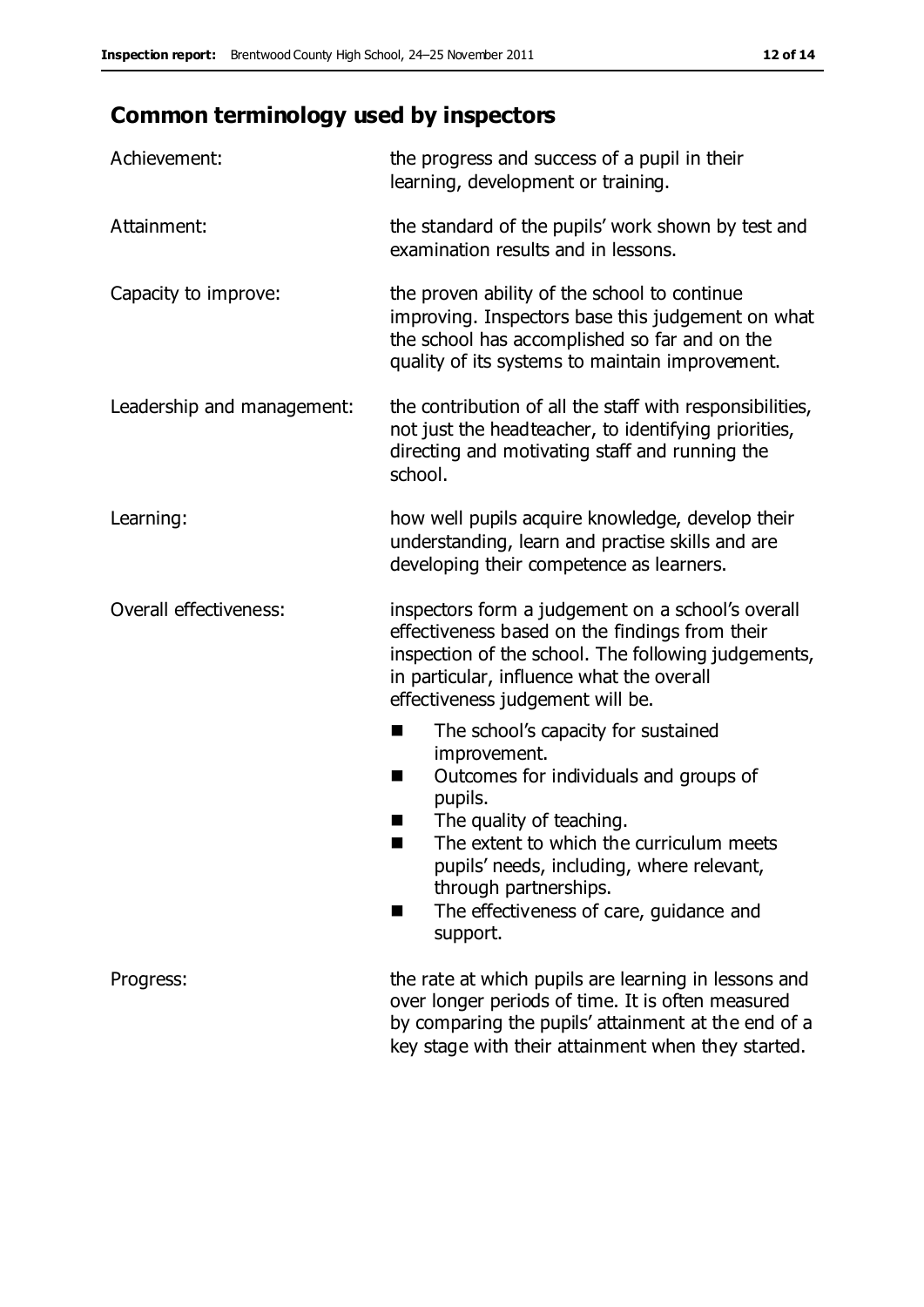#### **This letter is provided for the school, parents and carers to share with their children. It describes Ofsted's main findings from the inspection of their school.**



28 November 2011

Dear Students

#### **Inspection of Brentwood County High School, Brentwood, CM14 4JF**

I would like to thank all of you who gave up your time to speak with members of the inspection team and for the courtesy and consideration you showed to us.

Your school is satisfactory and the sixth form provision is good. However, students in the main school should be making more progress and I have asked the headteacher to improve teaching, standards, achievement and behaviour.

Many of you were concerned about the inconsistent way behaviour is managed and many of your parents, carers and staff agreed. Attendance is average but there are some of you who do not attend school regularly enough. Too many students were late for school during the inspection. Although bus travel is an issue for some of you, others were dawdling.

Sixth form provision is good because older students are involved in their own learning and, as some students noted, they are supported by staff 'who push us to our maximum, but are always there to help'.

I look forward to hearing about your future successes.

Yours sincerely

David Jones Her Majesty's Inspector